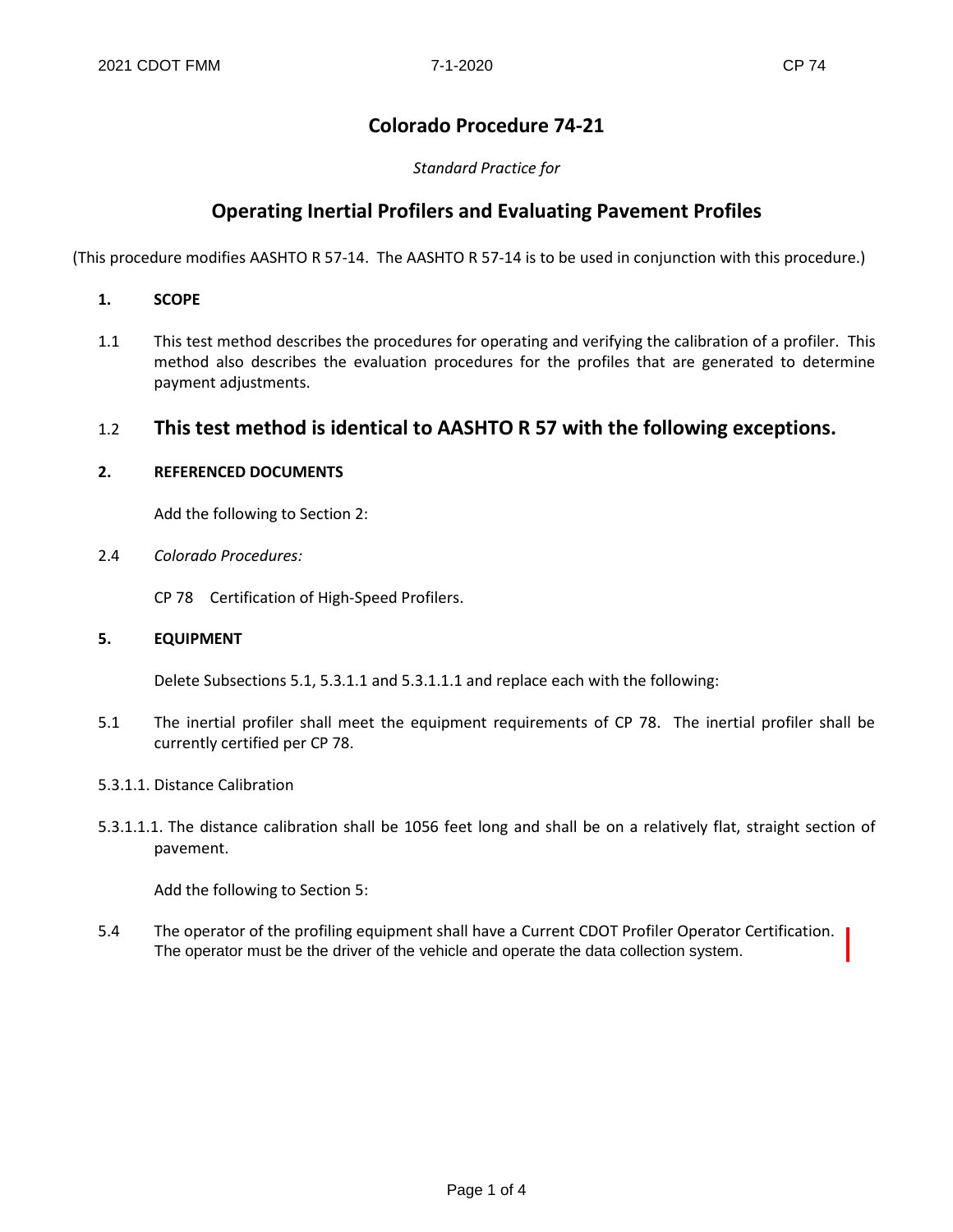#### **6. TEST PROCEDURE**

Delete Steps 4 & 6 of Table 1 and replace with the following:

Step 4. Collect measurements in the direction of traffic. A lane will be tested at least one run. A lane may be retested only if the triggering system fails. The Contractor shall use automated triggering for the start and stop locations, and for the areas to be excluded. The locations of the triggers shall be painted on the pavement so that the Contractor can use the same trigger locations when the final profile is completed or when retesting is required. Triggers for starting and stopping a profile and the locations of exclusions shall be collected automatically during the test and may not be added before or after the collection of the profile. GPS triggering shall not be allowed for smoothness acceptance of data collection.

Step 6. Within 24 hours after each profile is collected, the Contractor shall submit the data electronically along with a Smoothness Acceptance Data Submittal form to the Department at DOT\_Profiles@state.co.us and the Project Engineer.

Add the following to Section 6:

6.1.1 The names of the files shall be in the following format:

#### PPPPP\_HHHHHH\_DDDDD\_LLL\_MMM\_TTT

Where:

- P is the 5 digit Contract IDs, formally known as the project subaccount number
- H is the highway number. Example I-25, SH-287, or US-40.
- D is the official highway direction, not the apparent direction of travel. Odd highway numbers are north and south, and even highway number is east and west.
- L is the lane number.
- M is additional information to identify the lane. This is useful if a lane is tested in sections to identify each section.
- T is an "initial" or "final" test.
- 6.1.2 Files submitted not following the above file naming convention may be rejected and require retesting if the location of the run cannot be determined.
- 6.1.3 Files shall be submitted using the PPF file format and the profiler's native file format and shall indicate locations of exclusions. The ERD file format is not acceptable. CCP Unit may request data formats not listed above.
- 6.1.4 Initial and Final runs shall have the same file name other than the initial or final designation.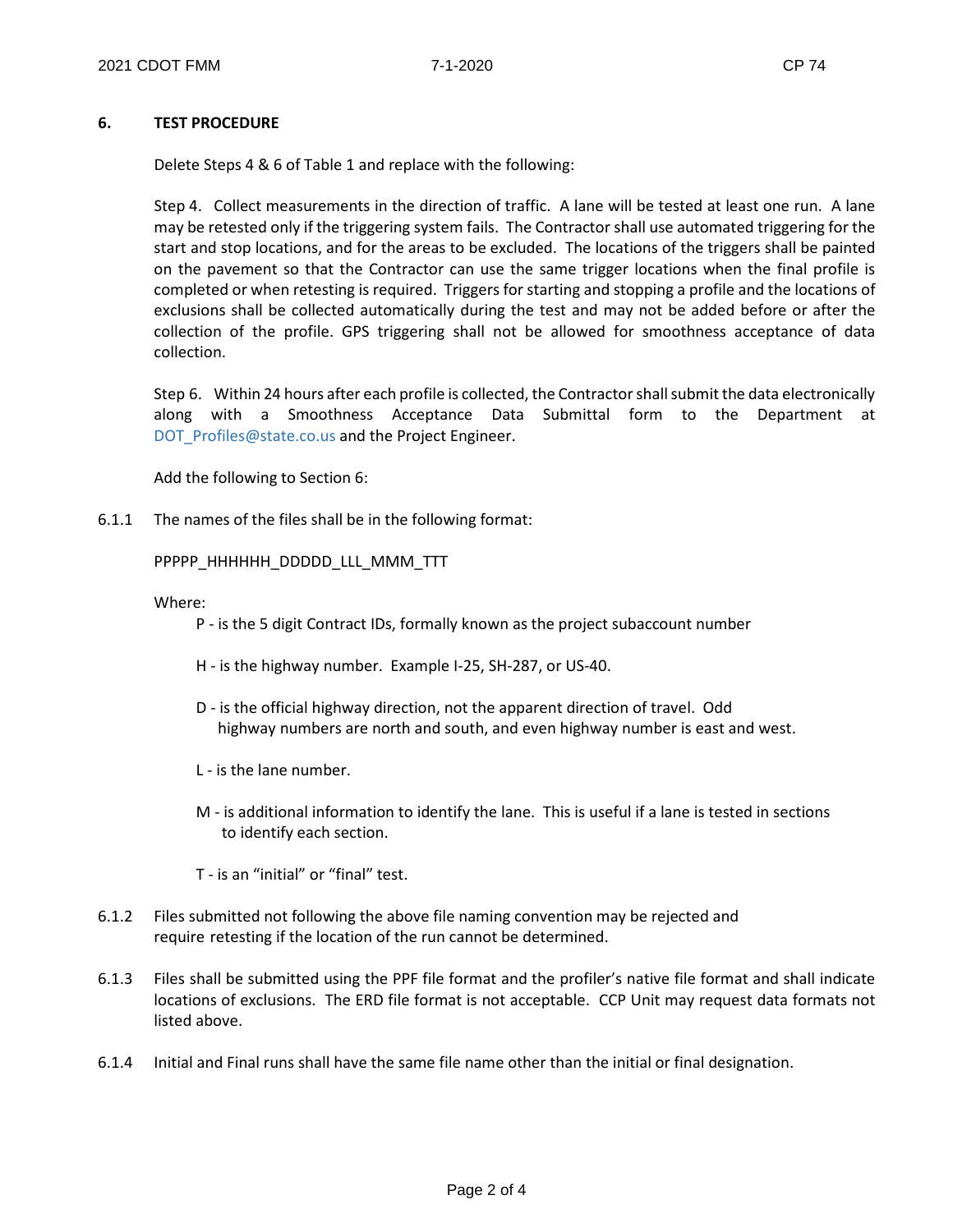- 6.5 A Smoothness Acceptance Data Submittal form shall be submitted with the electronic data to the Project. A minimum of one data submittal form per day shall be submitted. The data submittal form shall contain the following for each run:
	- Project Number
	- Project Code (Contract ID)
	- Region
	- Profiler Certification Identification Number
	- Profiler Operator's name
	- Highway number
	- Pavement type (PCCP or HMA)
	- Smoothness Category
	- Date Runs were performed on; designate runs as "Initial" or "Final"
	- Contact information and signature of CDOT representative on-site during the performance of HSP runs
	- Location and description of 1056 LF Distance Calibration site
	- Ambient temperature on-site at the start and end of HSP runs
	- Lane number (Lanes are numbered from the left to the right in the direction of travel)
	- Direction of travel
	- File names
	- Run Number  $(1<sup>st</sup>, 2<sup>nd</sup>$  or  $3<sup>rd</sup>)$
	- Time each run was completed
	- Location of exclusions (In miles from the beginning of the test)
	- Description of each trigger.

A Smoothness Acceptance Data Submittal form is attached at the end of this procedure. An electronic copy of the Smoothness Acceptance Data Submittal form in MS Excel or .pdf format may be obtained by e-mail. dot\_profiles@state.co.us.

### **8. DATA ANALYSIS**

8.1 The Department will analyze the data with the profiler manufacturer's software or the the latest version of ProVAL.